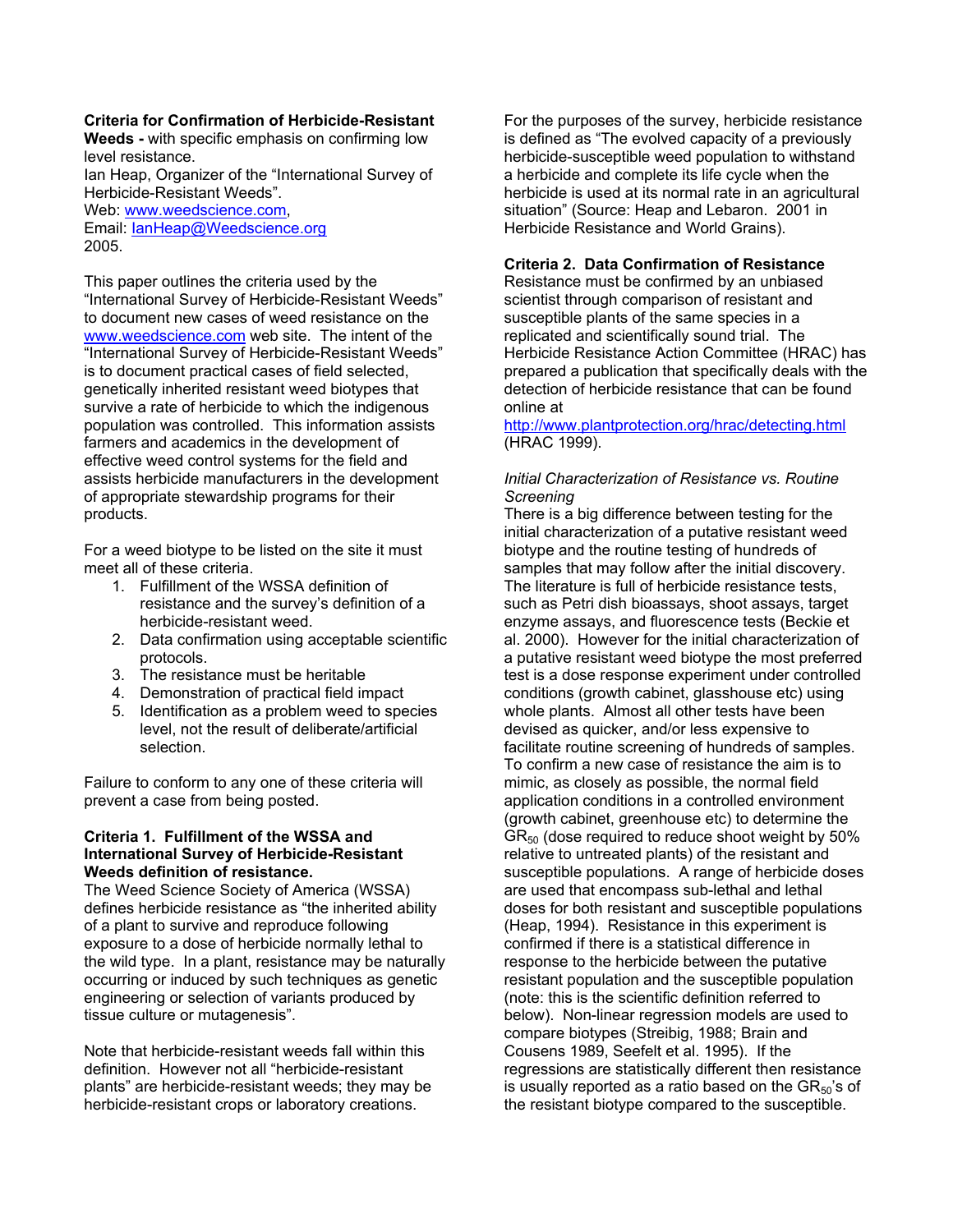Typically it is a relatively straight forward process to document resistance when the level of resistance exhibited is clear cut with an R/S resistance ratio (based on  $GR_{50}$ 's) of greater than 10 fold. However the confirmation of low level resistance is much more difficult and in some cases subjective. Disputes over the definition of resistance primarily result from differing view points on what constitutes natural variation in weed populations and what is classified as low level resistance. The most important point of this paper is to clarify what we consider the cut off point for low level resistance and the requirements needed to test such cases.

# **Low Level Resistance**

At what level do we declare a weed to be resistant and place it on the list of resistant weeds? This question is not easily answered. It is intriguing to me that many of us that have been involved in identifying herbicide resistance have an intuitive feel for true cases of resistance; however it is extremely difficult to put a clear cut definition down on paper.

There is a scientific definition and an agricultural field definition of resistance. Neither of them alone is ideal for the purpose of this survey, which is to accurately reflect the occurrence of a herbicideresistant weed problem. There are strengths and weaknesses for each definition, and the International Survey of Herbicide-Resistant Weeds relies upon a combination of the two. Below is a description of each definition, along with the problems that the definition presents, and the final combination of the two.

# 1. **Scientific definition.**

From a scientific view point resistance can be defined as a genetically inherited statistical difference in herbicide response between two weed populations of the same species.

#### **The problems with the scientific definition.**

The scientific definition does not take into account the recommended rate of a herbicide. Although two populations may statistically differ in their response to a herbicide it does not necessarily follow that the herbicide will not kill the most resistant of them at the recommended rate. A problem arises when a weed population is declared resistant under the scientific definition, but it is killed by the recommended rate of the herbicide under field conditions. Weed

populations taken from different regions are likely to vary in their  $GR_{50}$  values for a herbicide, some of them being clearly statistically different than others. This is natural variation and does not warrant listing as a herbicide-resistant weed. Companies already know this variation exists and set their recommended rate for a particular weed based on widespread trials that encompass this naturally occurring diverse response to a herbicide. A better scientific view point would be that a population differs significantly in response to a herbicide when compared to the average response from numerous populations.

# 2. **Agricultural field definition.**

Using this definition a classification of "resistant" requires that the resistant population must survive the recommended rate of herbicide under normal field conditions.

## **The problems with the agricultural field definition.**

The problem that scientists have with using the recommended rate as a yard stick is that the recommended rate is a subjective rate that may vary from region to region depending on the crop or situation, or even economics of a herbicide. Thus it would be possible to define the same weed population as resistant in one crop and susceptible in another. (In addition the recommended rate is usually targeted at the most difficult to control weed. Thus some weed species may evolve a 4 fold level of resistance to a herbicide yet still be killed by the "recommended rate".

Using the recommended rate as a measure of resistance without consideration for relative resistance to a susceptible control can be misleading. Application of the recommended rate on the same biotype will give varying results depending on the conditions. The environment (weather, soil type, growing conditions, stress etc) all play a big role in the effect of a herbicide on a weed. For marginal cases of resistance, a population that typically survives a field application may succumb to the recommended rate under greenhouse conditions. This result may be because the recommended rate under greenhouse or growth room conditions is often much more effective on weeds than when the herbicide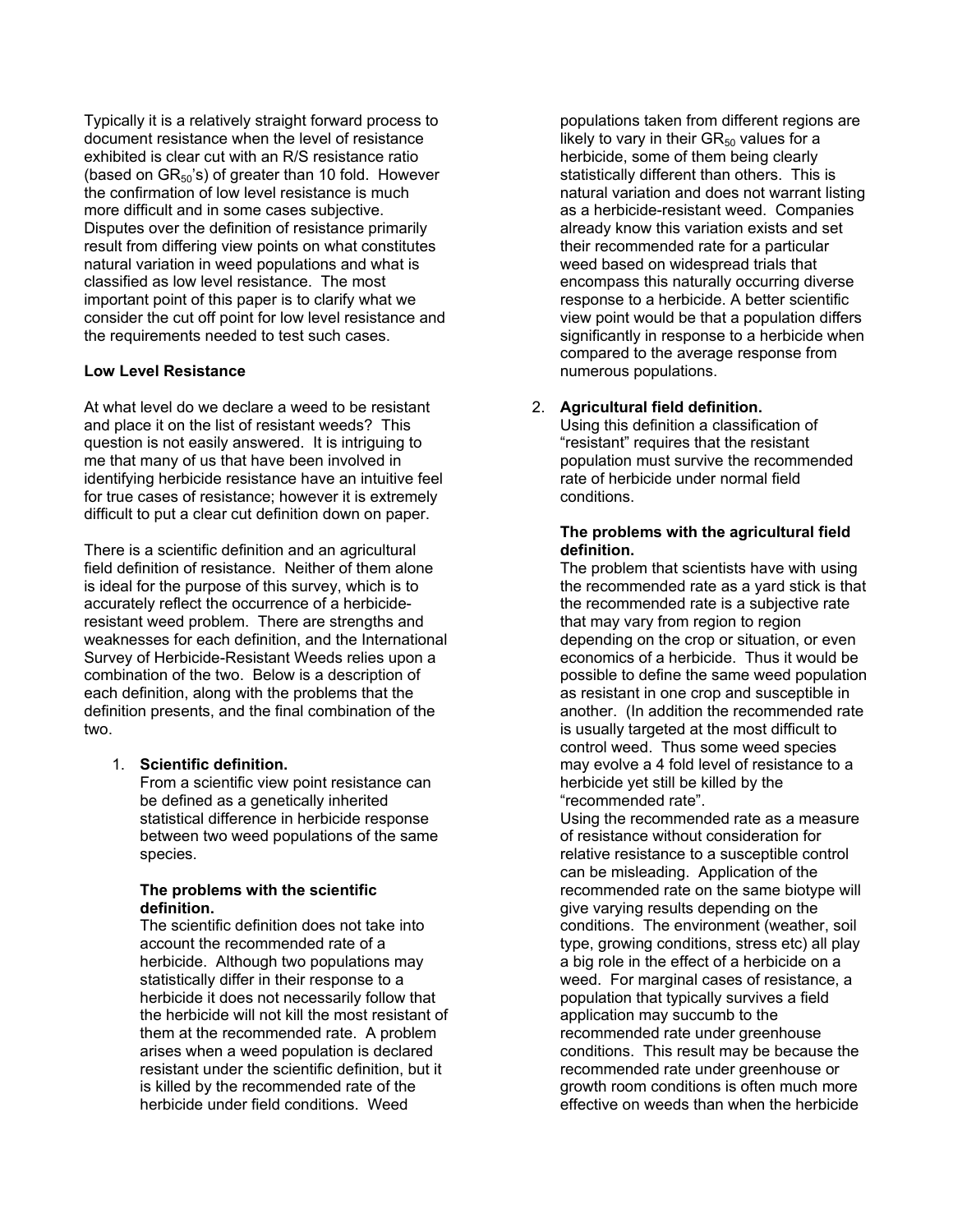is applied under field conditions. Alternatively, it may indicate that further field testing is necessary to discern whether environmental conditions were originally at play. Using the recommended rate alone is not a sufficient criterion for classification of resistance.

#### 3. **Practical definition of resistance.**  If we were to rely upon a scientific definition alone then the survey would be clogged with many cases of "resistance" or varied tolerance that were of no practical consequence whatsoever. If we were to rely solely upon an agricultural field definition then we would be relying on a relatively subjective approach that is likely to change from crop to crop and region to region. A combination of both a scientific and agricultural perspective is necessary to provide a practical definition of resistance. Clearly the scientific definition is the lowest hurdle, and any population that does not pass this definition cannot be listed. For the purpose of the survey, the requirement to demonstrate a practical impact of the case of resistance is that the resistant population has caused a problem of control in the field when the herbicide is used at the recommended field rate. When investigating a case of low level resistance, it is necessary to provide much more experimental evidence than for high-level resistance (i.e., at least 10 fold). One dose response experiment will not suffice for cases that exhibit less than 10 fold resistance. It will require both greenhouse dose response experiments and field experiments using susceptible and potentially resistant plants of similar size and location. Ideally field experiments should be replicated on more than one site and over more than one year.

### **Criteria 3: The resistance must be heritable**

In some cases scientists have tested for resistance by removing plants from the field, potting them up, and then running dose response experiments on them. This may be a quick test to determine if further trials should be conducted, but it is not acceptable for confirmation of a new case of resistance. The R (potentially resistant) and S (susceptible) populations may be at different growth stages, or may already have been exposed to a herbicide in the field, which can severely affect the outcome of the experiment.

Fortunately this is not usually an issue, as the testing procedures usually require the collection of seed from resistant and susceptible populations. For the purpose of listing a biotype in the survey, testing with collected seed is generally required for sexually propagated species. It is also preferred, **but not absolutely required**, that second generation seed from greenhouse grown plants of R and S populations are collected and tested for resistance.

## **Criteria 4. Demonstration of practical field impact**

The survey is intended for practical relevance rather than to document natural variations in herbicide response between weed populations. If there is no detectable difference in control of the weed under field conditions at the recommended rate then it will not be added to the survey. Although valid scientific arguments may be made for the occurrence of low level resistance even when the weed is controlled by the field rate under field conditions, for the purposes of a practical survey, the weed must present a problem to the farmer when using the herbicide at the recommended rate. This criterion becomes even more critical when low level resistance is involved.

## **Criteria 5: Be a weed and identified to species level and not be the result of deliberate/artificial selection.**

To be classified as a herbicide-resistant weed, the plant in question must be a weed and identified down to species level. Cases of deliberate selection for herbicide resistance, including herbicide-resistant crops as volunteers, are not included in the survey.

### **Conclusion**

Listing a weed biotype in the survey must be conducted with prudence to ensure the claim is accurate. It should also be timely to allow appropriate guidance for herbicide manufacturers and growers. These criteria are intended to facilitate that end through a combination of objectivity, transparency and consistency that is critical to the scientific method and the practical application of expert experience.

## **LITERATURE CITED**

Brain, P. and R. Cousens. 1989. An equation to describe dose responses where there is stimulation of growth at low doses. Weed Res. 29:93-96.

Beckie, Hugh J., Heap, Ian M., Smeda, Reid J., Hall, Linda M. Screening for Herbicide Resistance in